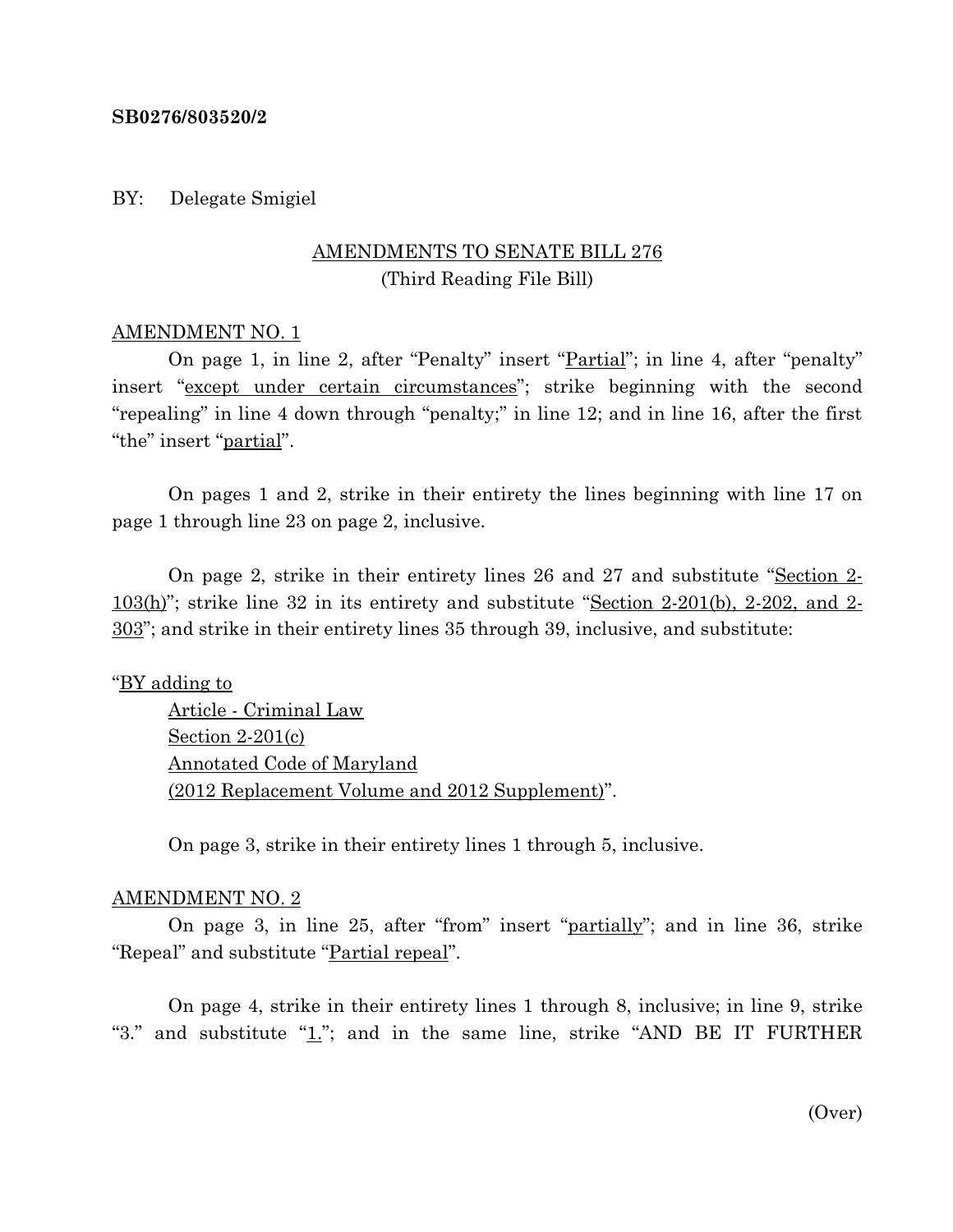## **SB0276/803520/2 SMIGIEL Amendments to SB 276 Page 2 of 3**

ENACTED" and substitute "BE IT ENACTED BY THE GENERAL ASSEMBLY OF MARYLAND".

On pages 4 through 10, strike in their entirety the lines beginning with line 11 on page 4 through line 20 on page 10, inclusive.

On page 11, in line 16, strike "A" and substitute "**SUBJECT TO SUBSECTION (C) OF THIS SECTION, A**"; after line 24, insert:

"**(C) A PERSON WHO COMMITS A MURDER IN THE FIRST DEGREE WHILE COMMITTING OR ATTEMPTING TO COMMIT ARSON IN THE FIRST DEGREE, CARJACKING OR ARMED CARJACKING, RAPE IN THE FIRST DEGREE, ROBBERY UNDER § 3-402 OR § 3-403 OF THIS ARTICLE, OR SEXUAL OFFENSE IN THE FIRST DEGREE MAY BE SENTENCED TO DEATH IN COMPLIANCE WITH § 2-202 OF THIS SUBTITLE AND SUBTITLE 3 OF THIS TITLE.**";

in line 25, strike the bracket; in line 26, after "degree" insert "**UNDER § 2-201(C) OF THIS SUBTITLE**"; strike beginning with the colon in line 29 down through "(i)" in line 30; and in line 30, strike "and".

On page 12, strike in their entirety lines 1 and 2; strike beginning with "with" in line 3 down through "title," in line 4; and in line 5, strike "with respect to  $\S$  2- $303(g)(1)(i)$  of this title,".

On page 13, in lines 10 and 20, in each instance, strike the bracket; and strike in their entirety lines 11 through 19, inclusive.

On page 15, strike in their entirety lines 15 through 18, inclusive; and in lines 19, 22, and 24, strike "(iii)", "(iv)", and "(v)", respectively, and substitute "**(II)**", "**(III)**", and "**(IV)**", respectively.